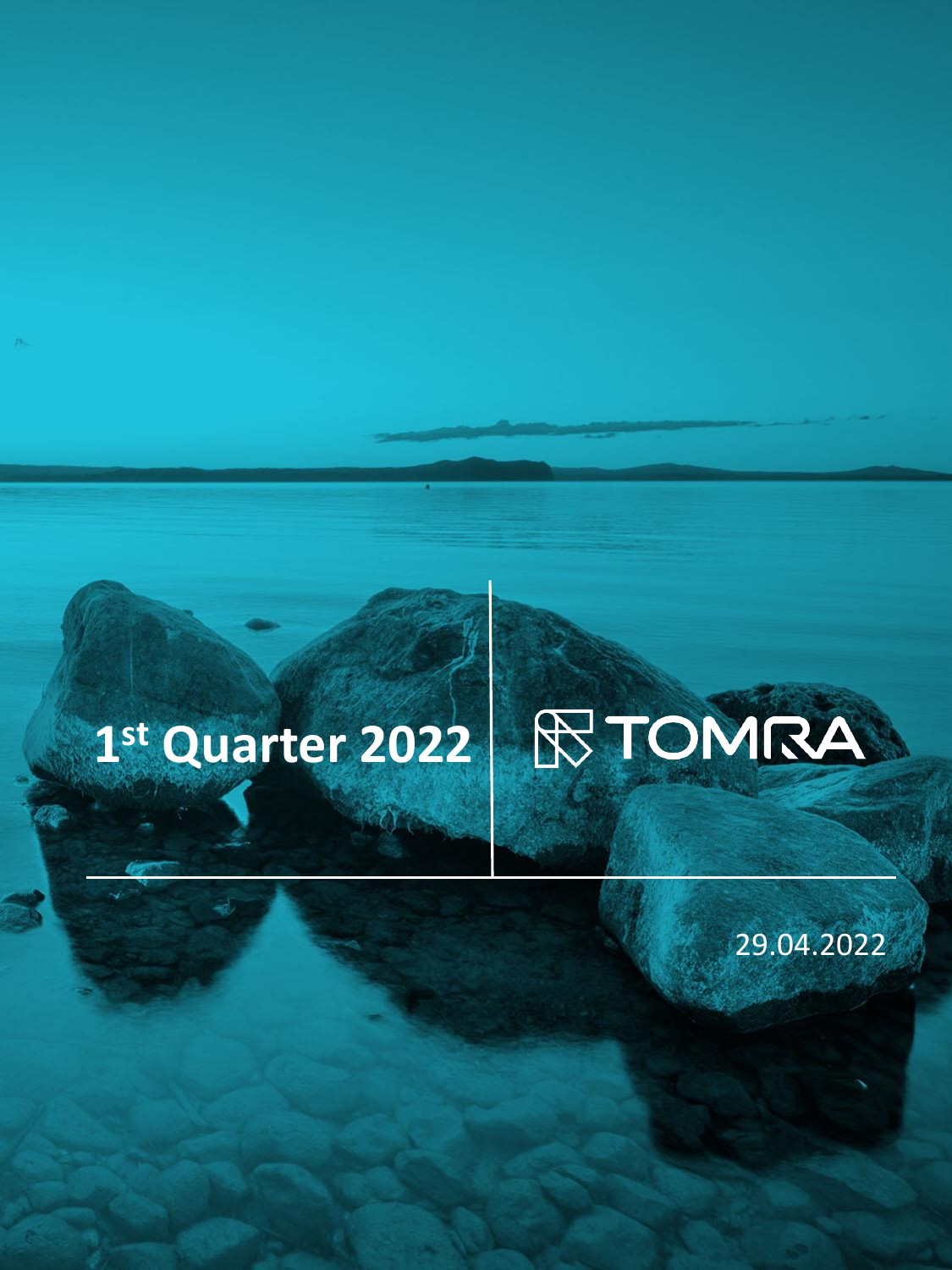

## **HIGHLIGHTS**

### **1Q 2022**

- Revenues of 2,501 MNOK (2,291 MNOK in first quarter 2021) Adjusted for currencies, revenues were:
	- Up 10% for TOMRA Group
	- Up 3% in TOMRA Collection
	- Up 56% in TOMRA Recycling Mining
	- Up 1% in TOMRA Food
- Gross margin was 40% in first quarter 2022, down from 42% in first quarter 2021 — Lower margins in all divisions
- Operating expenses amounted to 760 MNOK, up 4% when adjusted for currencies compared to the same period last year
- EBITA was 237 MNOK in first quarter 2022, slightly down from 240 MNOK in first quarter 2021
- Order intake of 1,537 MNOK in first quarter 2022, up 16% currency adjusted from first quarter 2021
	- 644 MNOK in TOMRA Recycling Mining, up 35% currency adjusted
	- 893 MNOK in TOMRA Food, up 4% currency adjusted
- All-time high order backlog of 2,177 MNOK, up 16% from 31 March 2021 adjusted for currencies
	- 857 MNOK in TOMRA Recycling Mining, up 20% currency adjusted
	- 1,321 MNOK in TOMRA Food, up 14% currency adjusted
- Cash flow from operations of 166 MNOK in the period, down from 269 MNOK in first quarter 2021
- We had good delivery performance. Inflation and continued supply chain shortages represent a challenge, and activities on pricing and cost reduction are managed closely.



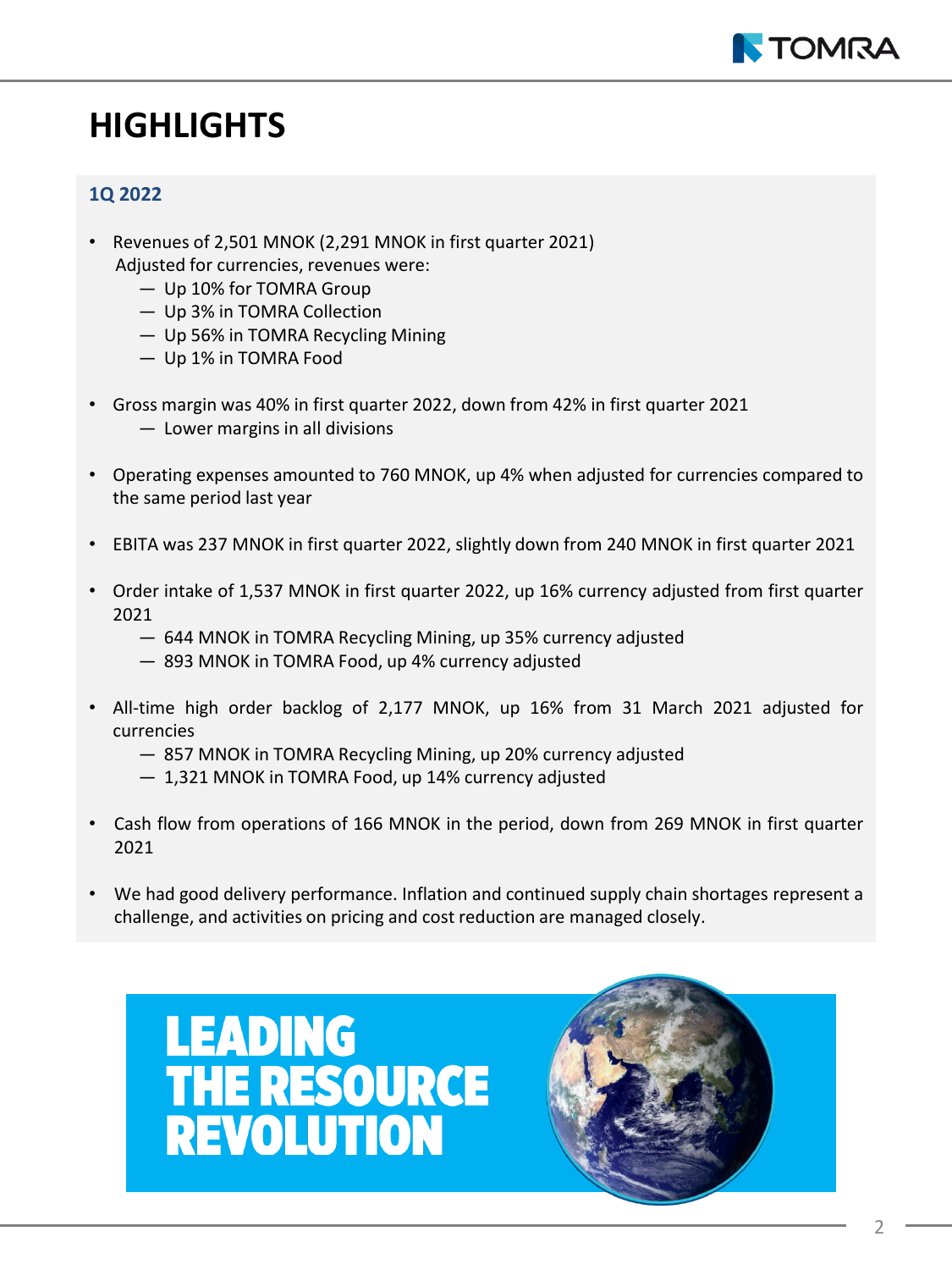

#### **CONSOLIDATED FINANCIALS**

Revenues in the first quarter 2022 amounted to 2,501 MNOK compared to 2,291 MNOK in first quarter last year. Currency adjusted revenues were up 3% in TOMRA Collection, up 56% in TOMRA Recycling Mining, and up 1% in TOMRA Food.

Gross margin was 40% in the quarter, down from 42% in first quarter 2021. All divisions have lower margins compared to the same period last year, stemming from added supply chain challenges and inflationary pressure.

Operating expenses equaled 760 MNOK in first quarter 2022, compared to 733 MNOK in first quarter last year – up 4% when adjusting for currencies.

EBITA was 237 MNOK in first quarter 2022 – slightly down from 240 MNOK in the same period last year.

The EPS increased from NOK 0.76 in first quarter 2021 to NOK 0.96 in first quarter 2022.

Cash flow from operations in first quarter 2022 equaled 166 MNOK, down from 269 MNOK in first quarter 2021, mainly influenced by higher inventory levels to secure deliveries and higher sales in March resulting in an increase in accounts receivable.

#### **TOMRA Group**

| (MNOK)             | <b>1Q22</b> | 1Q21    | <b>FY21</b> |
|--------------------|-------------|---------|-------------|
| Revenues           | 2 5 0 1     | 2 2 9 1 | 10 909      |
| Gross contribution | 996         | 973     | 4789        |
| $-$ in $%$         | 40 %        | 42 %    | 44 %        |
| Operating expenses | 760         | 733     | 3 0 2 0     |
| EBITA              | 237         | 240     | 1769        |
| - in %             | 9%          | 10%     | 16 %        |



Revenues and gross margin %





Liquidity was satisfactory at the end of first quarter 2022, with 1,311 MNOK in unused committed credit lines. Weighted average debt maturity was 1.8 years.

#### **DIVISION REPORTING**

#### **TOMRA Collection**

Revenues in the business area equaled 1,393 MNOK in first quarter 2022, up from 1,364 MNOK in first quarter last year. After adjustment for currency changes, revenues were up 3%, driven by good momentum in existing markets and growth stemming from sales in Slovakia and Romania.

#### **TOMRA Collection**

| (MNOK)                 | 1Q22 | 1Q21 | <b>FY21</b> |
|------------------------|------|------|-------------|
| Revenues               |      |      |             |
| - Northern Europe      | 246  | 203  | 801         |
| - Europe (ex Northern) | 573  | 626  | 2617        |
| - North America        | 393  | 358  | 1672        |
| - Rest of World        | 182  | 177  | 648         |
| Total revenues         | 1393 | 1364 | 5738        |
| Gross contribution     | 538  | 573  | 2412        |
| - in %                 | 39 % | 42 % | 42 %        |
| Operating expenses     | 331  | 317  | 1 2 9 5     |
| EBITA                  | 207  | 256  | 1 1 1 7     |
| - in %                 | 15 % | 19%  | 19 %        |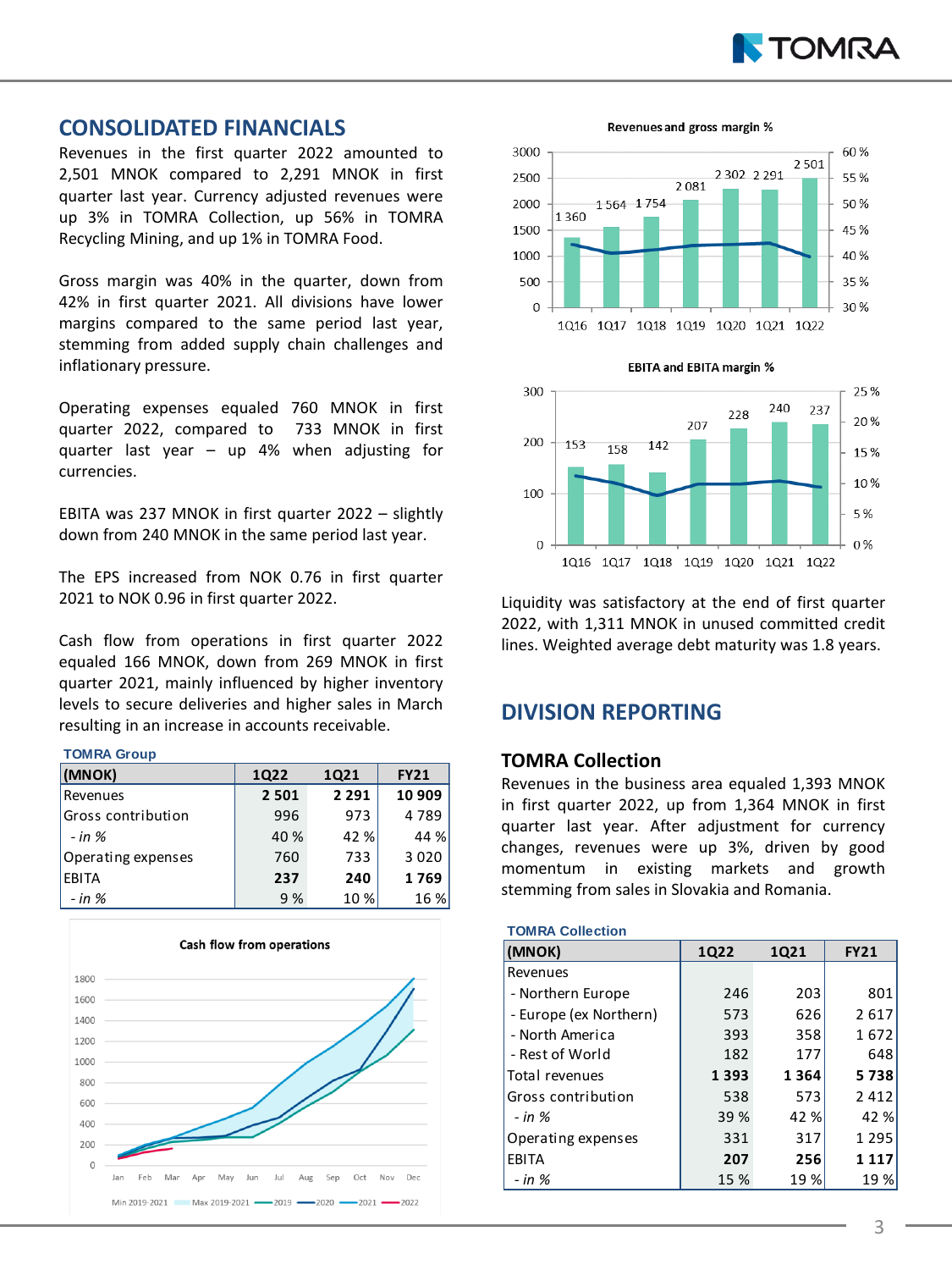

Gross margin was 39% in first quarter 2022, from 42% in the same period last year. In the first quarter of 2021, a favorable product/customer mix contributed positively to the margins, whereas in the first quarter of 2022, the mix effect has been less favorable. Supply chain shortages and component cost increases have put additional pressure on the margins.

Operating expenses equaled 331 MNOK, compared to 317 MNOK last year, due to continued investment in new markets.

EBITA was 207 MNOK in first quarter 2022, down from 256 MNOK in the same period last year.



**EBITA and EBITA margin %** 



#### *Europe*

The momentum has been good in existing markets at the start of 2022. Northern Europe has been growing in the first quarter 2022 compared to the same period last year. Sales in Germany have normalized after a strong year in 2021.

Slovakia implemented a deposit return system as of January 1<sup>st</sup>, 2022. TOMRA has secured a good market position and new equipment sales continued to contribute positively to revenue growth during the first quarter of 2022.

Latvia launched its deposit return scheme on February 1<sup>st</sup>, 2022, where TOMRA is the provider of reverse vending technology. The revenue consists of a handling fee per container that is collected via reverse vending machines and builds up as consumers start returning bottles and cans. Given that the system is only starting up, the revenue effect in first quarter 2022 has been limited.

Romania passed the government decision to introduce a deposit system, the implementation timeline being 2022/2023. TOMRA has presence in Romania and initial sales contributed positively to revenue growth in first quarter 2022.

The Netherlands has extended the deposit system to include small plastic bottles, which was implemented as of July 1, 2021. From January 1, 2023, the system will be expanded to include cans, which are planned to be collected in-store via retail.

#### *North America*

Volumes in North America have had a positive development compared to last year, which we attribute to reopening and people returning to working from the office. In addition, the material recovery business benefits from the good momentum and contributed positively.

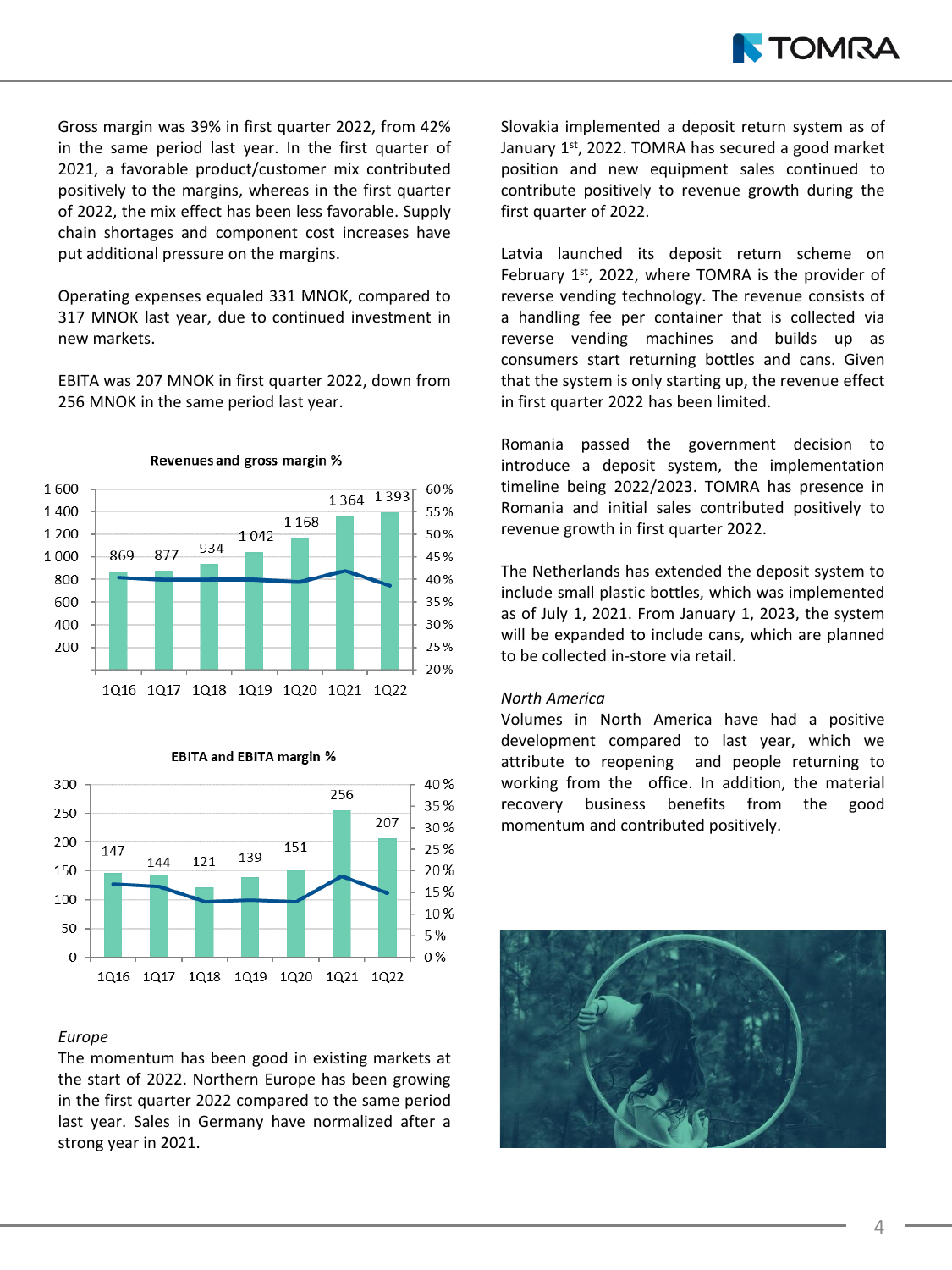

#### *Australia (Rest of the World)*

Australia volumes are at slightly lower levels than last year as a result of challenges posed by heavy rainfall. Sales in the rest of the world have been higher compared to the same period last year.

On April 14<sup>th</sup>, 2021, the state of Victoria announced the commencement of the deposit scheme in 2023. The scheme design is a split responsibility model where network operators are to be appointed via an open and competitive process by late 2022.

On March 13, 2022, New Zealand opened a public consultation on the implementation of a container return scheme. The timeline indicated for implementation is for 2025 and is subject to change. The consultation will run from March to May 2022.

#### **TOMRA Recycling Mining**

Revenues equaled 489 MNOK in first quarter 2022 compared to 318 MNOK in the same period last year, up 56% in local currencies. There has been high activity level across all applications and main geographies.

#### **TOMRA Recycling Mining**

| (MNOK)             | <b>1Q22</b> | 1Q21 | <b>FY21</b> |
|--------------------|-------------|------|-------------|
| Revenues           |             |      |             |
| - Europe           | 309         | 200  | 1 1 5 1     |
| - North America    | 84          | 48   | 249         |
| - South America    | 10          | 17   | 31          |
| - Asia             | 47          | 30   | 290         |
| - Oceania          | 21          | 3    | 73          |
| - Africa           | 19          | 20   | 87          |
| Total revenues     | 489         | 318  | 1881        |
| Gross contribution | 236         | 159  | 996         |
| - in %             | 48 %        | 50 % | 53 %        |
| Operating expenses | 146         | 136  | 582         |
| EBITA              | 90          | 23   | 414         |
| - in %             | 18 %        | 7 %  | 22 %        |

Gross margin was 48% in first quarter 2022, down from 50% in first quarter 2021, negatively impacted by project mix and additional margin pressure stemming from component cost increases and supply chain shortages.

Operating expenses amounted to 146 MNOK in first quarter 2022 compared to 136 MNOK in first quarter 2021, due to business expansion.

EBITA was 90 MNOK in first quarter 2022, compared to 23 MNOK in the same period last year.

Order intake was 644 MNOK in first quarter 2022, up 35% currency adjusted from the same quarter last year and all-time high. The order backlog increased to 857 MNOK in first quarter 2022 from 732 MNOK in the same period last year, up 20% currency adjusted.

The current momentum in the market is strong, driven by high commodity prices, demand for recycled material and increased labor costs which support investments in automation.

#### **Order Intake – TOMRA Recycling Mining**





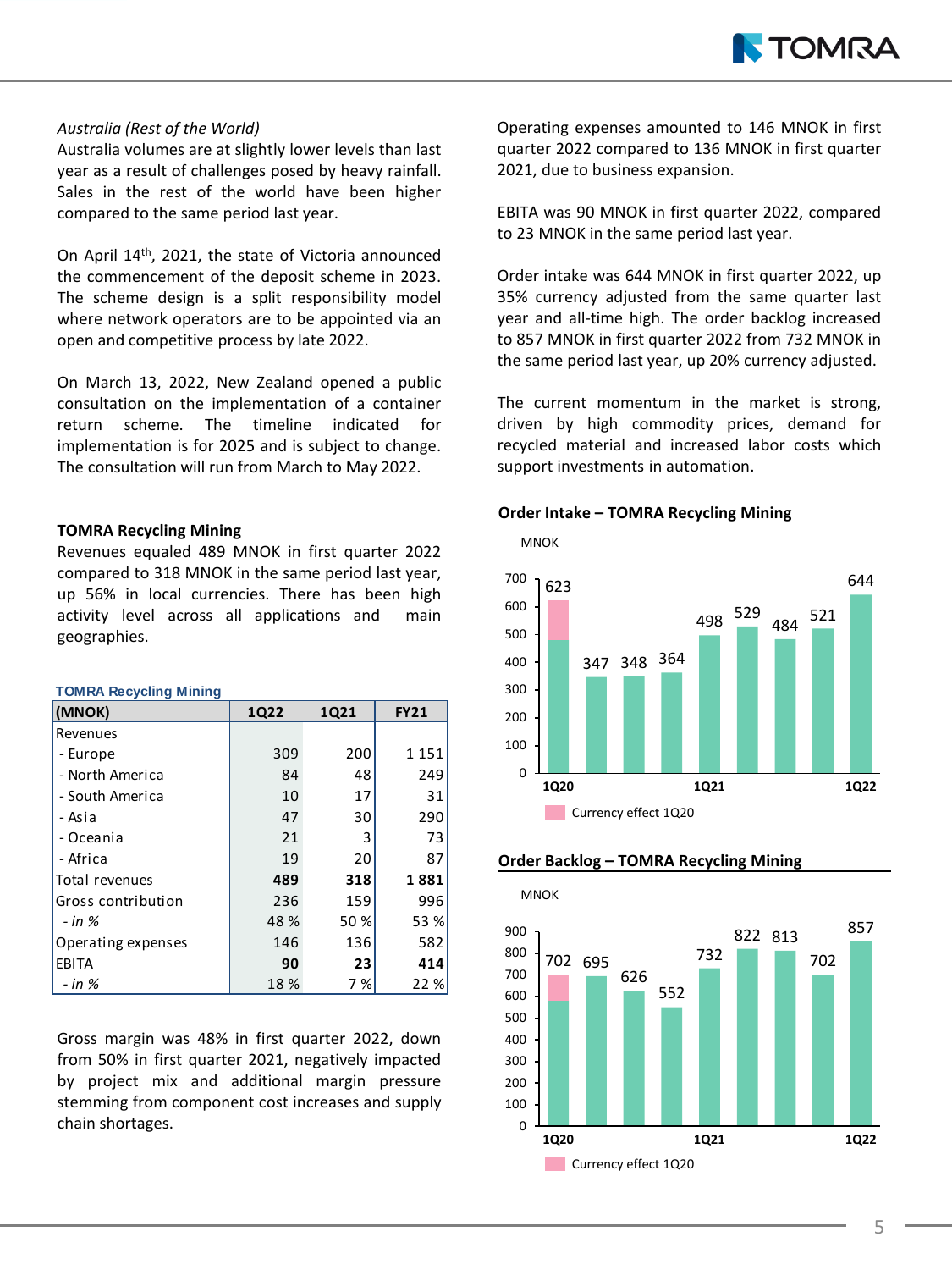

#### **TOMRA Food**

Revenues equaled 618 MNOK in first quarter 2022, compared to 609 MNOK in the same period last year, up 1% adjusted for currencies. The activities within TOMRA Food are subject to seasonality, where sales are usually at the lowest in first quarter, due to winter in the northern hemisphere.

Gross margin was 36% in first quarter 2022, compared to 40% in the same period last year. Freight challenges and delays on the customer end have resulted in a somewhat slower backlog conversion in first quarter 2022. Continued supply chain shortages and increasing freight cost have put additional pressure on margins.

Operating expenses amounted to 249 MNOK in first quarter 2022, compared to 252 MNOK in the same period last year, flat when adjusting for currencies.

EBITA was -28 MNOK in first quarter 2022, compared to -11 MNOK in the same period last year.

#### **TOMRA Food**

| (MNOK)             | 1Q22  | 1Q21  | <b>FY21</b> |
|--------------------|-------|-------|-------------|
| Revenues           |       |       |             |
| - Europe           | 140   | 188   | 911         |
| - North America    | 270   | 215   | 1 1 0 8     |
| - South America    | 42    | 45    | 261         |
| - Asia             | 76    | 48    | 352         |
| - Oceania          | 60    | 89    | 480         |
| - Africa           | 30    | 24    | 178         |
| Total revenues     | 618   | 609   | 3 2 9 0     |
| Gross contribution | 222   | 241   | 1381        |
| - in %             | 36 %  | 40 %  | 42 %        |
| Operating expenses | 249   | 252   | 1021        |
| EBITA              | $-28$ | -11   | 360         |
| - in %             | $-4%$ | $-2%$ | 11 %        |

Order intake was 893 MNOK in first quarter 2022, compared to 887 MNOK in the same quarter last year, up 4% currency adjusted. The order backlog increased to 1,321 MNOK by the end of first quarter 2022, up 14% currency adjusted from end of first quarter 2021.

Food sustains a good momentum on the back of good market demand and increased labor costs supporting investments in automation. Freight and supply chain disruptions have continued to be a pressure point, though without resulting in delivery delays.

#### **Order Intake – TOMRA Food**

**Order Backlog – TOMRA Food**





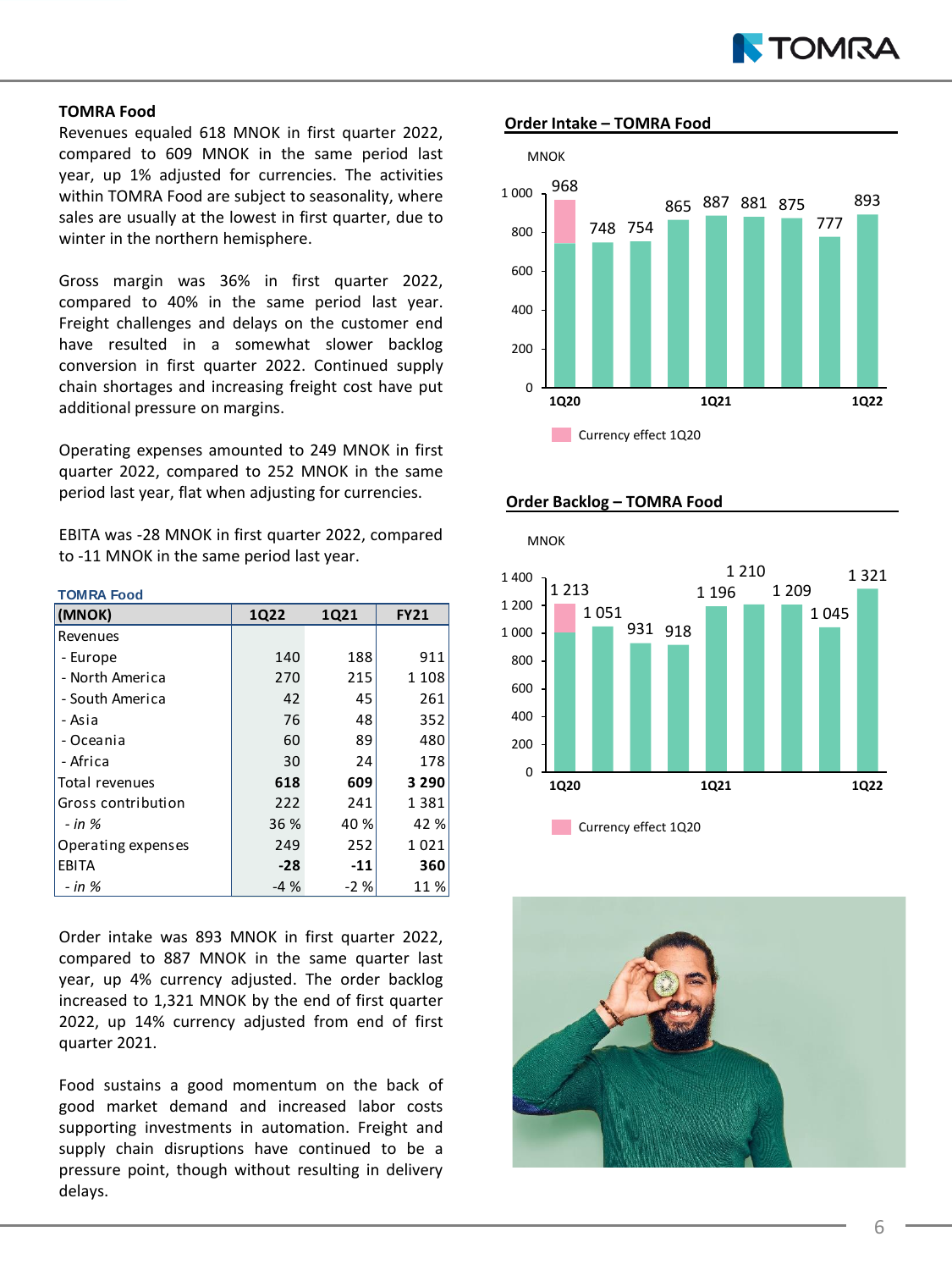

#### **MARKET OUTLOOK**

The long-term demand for better resource productivity is a result of megatrends such as population increase, a growing middle-class consumer base and greater urbanization. Technology is a key enabler in meeting this challenge and TOMRA is favorably positioned towards these trends.

The COVID-19 pandemic is not materially impacting our business, but uncertainty and additional supply chain strain resulting from lockdown measures could create disruptions.

The direct impact of Russia's invasion of Ukraine and subsequent sanctions is very limited for TOMRA. However, additional complexity, increased supply chain pressure, and implications on a macro level could impact negatively.

The supply chain situation and freight delays will continue to create challenges in the short-term.

#### **TOMRA Collection**

With several new deposit initiatives in the pipeline, the division will experience high activity related to preparation for new markets. The quarterly performance will be dependent upon timing of new initiatives.

#### **TOMRA Recycling Mining**

The positive momentum in Recycling is expected to continue. An increased demand for circular solutions, fueled by consumer awareness, legislative initiatives and commitments from the industry, will continue to create opportunities. In the short term, high commodity prices reflect positively on driving investments.

#### **TOMRA Food**

The outlook remains positive for medium and longterm opportunities in both the fresh and processed food segments. The demand signals are good in both segments, and higher labor costs are driving the need to automate.

#### **Currency**

Reporting in NOK and with some NOK cost base, TOMRA will in general not benefit from a strong NOK, measured particularly against EUR.

#### **THE TOMRA SHARE**

The total number of issued shares at the end of first quarter 2022 was 148,020,078 shares, including 289,884 treasury shares. The total number of shareholders increased from 10,731 at the end of fourth quarter 2021 to 11,916 at the end of first quarter 2022.



TOMRA's share price decreased from NOK 631.00 to NOK 451.30 during first quarter 2022. The number of shares traded on the Oslo Stock Exchange in the period was 19 million, up from 16 million in first quarter 2021. Average daily turnover increased during the same period from 98 MNOK to 136 MNOK.

Asker, 28 April 2022 The Board of Directors TOMRA SYSTEMS ASA

Jan Svensson Tove Andersen Chairman of the Board President & CEO

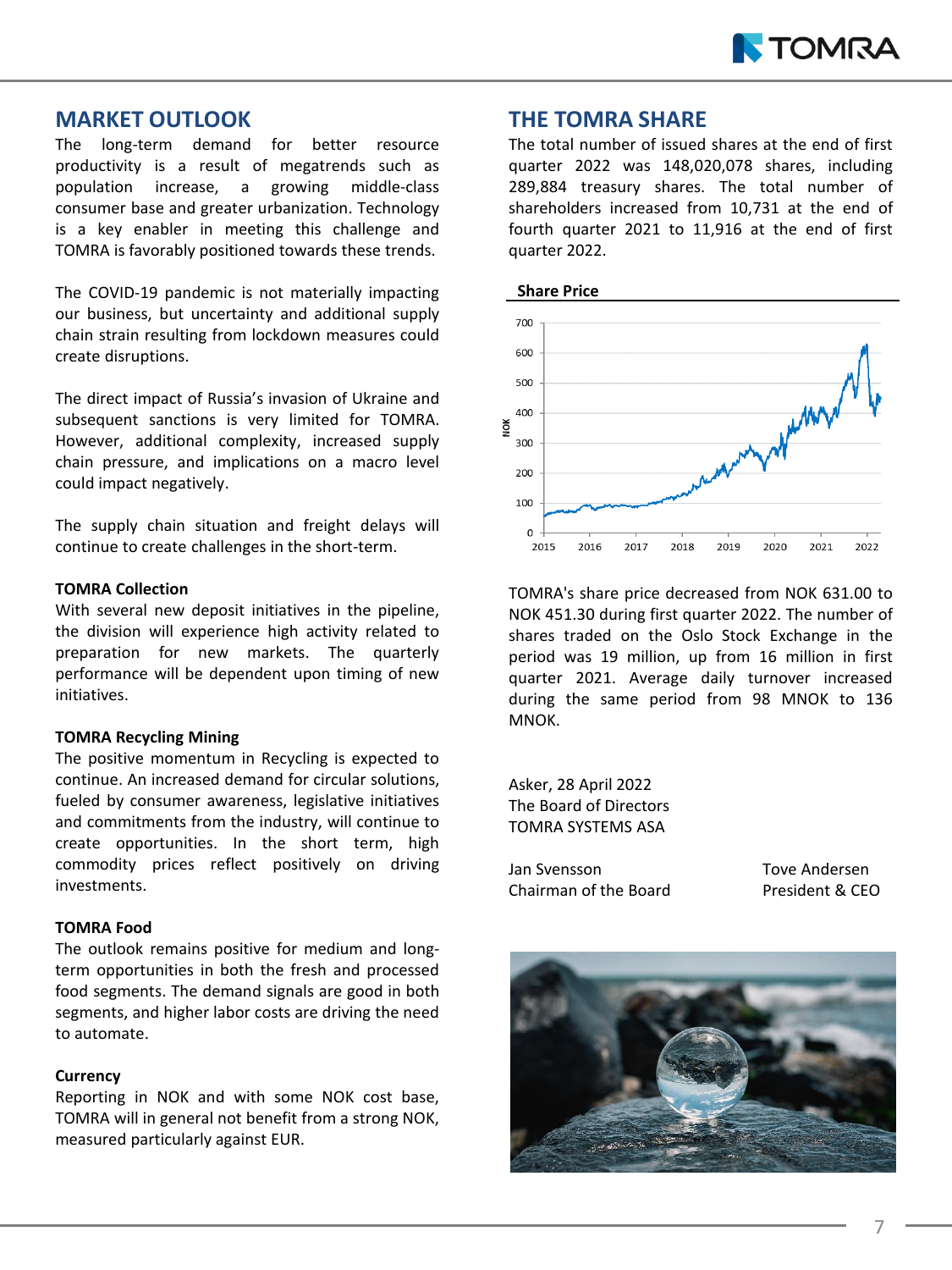

### **Condensed Consolidated interim financial statements**

| <b>STATEMENT OF PROFIT AND LOSS</b>                     |             | 1st Quarter |             | Full year   |
|---------------------------------------------------------|-------------|-------------|-------------|-------------|
| (MNOK)                                                  | <b>Note</b> | 2022        | 2021        | 2021        |
| <b>Operating revenues</b>                               | (5)         | 2 500,5     | 2 2 9 0 , 5 | 10 908,7    |
| Cost of goods sold                                      |             | 1 5 0 4 , 2 | 1 3 1 7 , 2 | 6 1 1 9 , 7 |
| <b>Gross contribution</b>                               |             | 996,3       | 973,3       | 4 7 8 9 , 0 |
| Operating expenses                                      |             | 759,8       | 733,2       | 3 0 2 0 , 0 |
| <b>EBITA</b>                                            | (5)         | 236,5       | 240,1       | 1769,0      |
| Amortizations                                           |             | 48,5        | 57,0        | 216,5       |
| <b>EBIT</b>                                             | (5)         | 188,1       | 183,1       | 1 5 5 2 , 5 |
| Net financial income / profit from affiliated companies |             | 6,5         | (22,2)      | (29,0)      |
| Profit before tax                                       |             | 194,6       | 160,9       | 1523,5      |
| Taxes                                                   |             | 48,7        | 40,2        | 391,0       |
| Net profit                                              |             | 146,0       | 120,7       | 1 132,5     |
| Non-Controlling interest (Minority interest)            |             | (4,8)       | (8,6)       | (41,0)      |
| Earnings per share (EPS)                                |             | 0,96        | 0,76        | 7,39        |
| EBITDA (without IFRS 16)                                |             | 332,6       | 321,5       | 2 1 1 0 , 1 |
| EBITDA (with IFRS 16)                                   |             | 402,0       | 395,3       | 2 4 0 7 , 3 |
| <b>STATEMENT OF OTHER COMPREHENSIVE INCOME</b>          |             | 1st Quarter |             | Full year   |
| (MNOK)                                                  |             | 2022        | 2021        | 2021        |
|                                                         |             |             |             |             |

| (MNOK)                                                    | 2022    | 2021     | 2021        |
|-----------------------------------------------------------|---------|----------|-------------|
| Net profit for the period                                 | 146.0   | 120,7    | 1132,5      |
| Other compreh. income that may be recl. to profit or loss |         |          |             |
| Hedging of net investment in foreign operations           | 21,5    | 36,7     | 35,4        |
| Translation differences                                   | (74, 0) | (176, 4) | (99,4)      |
| Remeasurements of defined benefit liability (assets)      | 0,0     | 0,0      | 0,3         |
| Total comprehensive income                                | 93,5    | (19,0)   | 1 0 68,8    |
| Attributable to:                                          |         |          |             |
| Non-controlling interest                                  | 3,1     | 8,3      | 45,8        |
| Shareholders of the parent company                        | 90,4    | (27,3)   | 1 0 2 3 , 0 |
| Total comprehensive income                                | 93,5    | (19,0)   | 1 0 68,8    |

| <b>STATEMENTS OF FINANCIAL POSITION</b> | 31 March    |             | 31 December |
|-----------------------------------------|-------------|-------------|-------------|
| (MNOK)                                  | 2022        | 2021        | 2021        |
| <b>ASSETS</b>                           |             |             |             |
| Deferred tax assets                     | 246,7       | 260,9       | 242,6       |
| Intangible non-current assets           | 3 4 9 5 , 7 | 3 4 7 6 , 0 | 3 5 4 7 , 5 |
| Tangible non-current assets             | 1 340,8     | 1 2 8 5 , 7 | 1 2 5 4 , 4 |
| Right of use assets                     | 928,1       | 976,8       | 942,9       |
| Financial non-current assets            | 388,0       | 362,3       | 346,9       |
| Inventory                               | 1920,7      | 1571,3      | 1883,4      |
| Receivables                             | 2 8 8 1 , 3 | 2 4 1 9 , 0 | 2 7 3 9,6   |
| Cash and cash equivalents               | 619,5       | 453,9       | 631,6       |
| <b>TOTAL ASSETS</b>                     | 11 820,8    | 10 805,9    | 11 588,9    |
| <b>EQUITY &amp; LIABILITIES</b>         |             |             |             |
| Majority equity                         | 6 0 7 4 , 3 | 5 4 0 1 , 2 | 5992,9      |
| Non-controlling interest                | 174,4       | 166,8       | 171,3       |
| Deferred taxes                          | 100,2       | 82,0        | 47,1        |
| Lease liability                         | 758,4       | 1 046,8     | 1 0 1 5 , 2 |
| Long-term interest bearing liabilities  | 752,9       | 1 2 9 9, 9  | 603,7       |
| Short-term interest bearing liabilities | 410,3       |             | 400,0       |
| Accounts payables                       | 579,5       | 571,6       | 644,2       |
| Contract liabilities                    | 846,4       | 503,8       | 577,1       |
| Other liabilities                       | 2 1 2 4 .4  | 1733,8      | 2 137,4     |
| <b>TOTAL EQUITY &amp; LIABILITIES</b>   | 11 820,8    | 10 805,9    | 11 588,9    |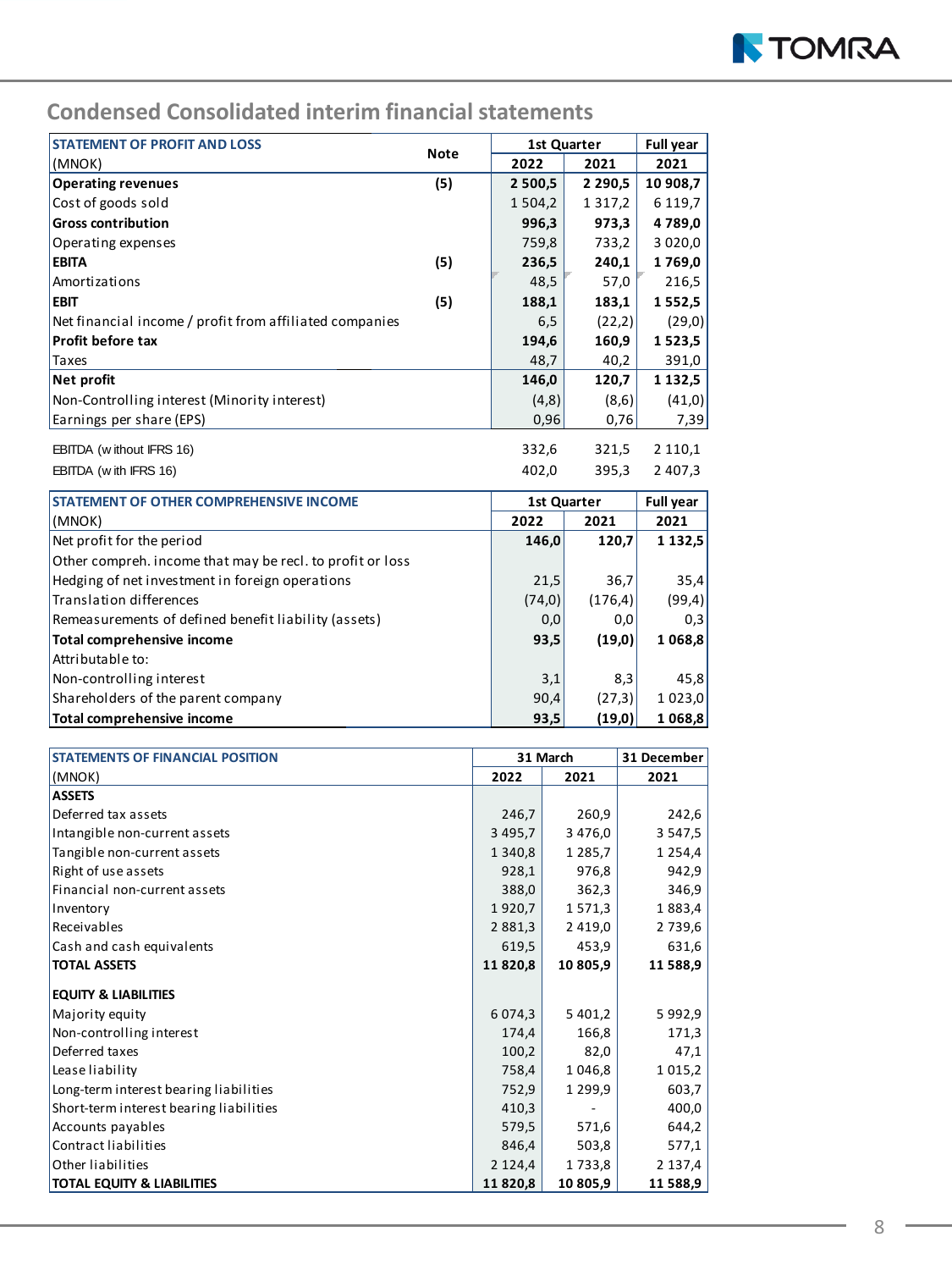

| <b>STATEMENT OF CASHFLOWS</b>                                 |      | 1st Quarter |          | <b>Full Year</b> |
|---------------------------------------------------------------|------|-------------|----------|------------------|
| (MNOK)                                                        | Note | 2022        | 2021     | 2021             |
| Profit before tax                                             |      | 194,6       | 160,9    | 1 5 2 3 , 5      |
| Depreciations/amortizations                                   |      | 213,9       | 212,2    | 855,0            |
| Taxes paid                                                    |      | (123,6)     | (132,6)  | (311,6)          |
| Change inventory                                              |      | (67, 5)     | (131,5)  | (435,5)          |
| Change receivables                                            |      | (211,8)     | (78, 0)  | (402,7)          |
| Change accounts payables                                      |      | (58,7)      | 27,2     | 88,1             |
| Change contract liabilities                                   |      | 277,7       | 28,0     | 92,3             |
| Other operating changes                                       |      | (59,1)      | 183,0    | 400,2            |
| Total cash flow from operations                               |      | 165,5       | 269,2    | 1809,3           |
| Cashflow from (purchase)/sales of subsidiaries and associates |      | 0,0         | 0,0      | 75,8             |
| Other cashflow from investments                               |      | (233,2)     | (115,4)  | (524, 5)         |
| Total cash flow from investments                              |      | (233,2)     | (115, 4) | (448,7)          |
| Sales/repurchase of treasury shares                           | (3)  | 0,0         | 0,0      | 45,2             |
| Dividend paid out                                             | (2)  | 0,0         | 0,0      | (442, 9)         |
| Other cashflow from financing                                 |      | 55,5        | (232,0)  | (863,4)          |
| Total cash flow from financing                                |      | 55,5        | (232,0)  | (1261,1)         |
| Total cash flow for period                                    |      | (12,1)      | (78,2)   | 99,5             |
| Opening cash balance                                          |      | 631,6       | 532,1    | 532,1            |
| Closing cash balance                                          |      | 619,5       | 453,9    | 631,6            |

| <b>EQUITY</b><br>(MNOK)                 | Paid in<br>capital | Transl.<br>reserve | Actuarial<br>Gain /<br>(Loss) | Retained<br>earnings | Total<br>majority<br>equity | Non-<br>controlling<br>interest | Total<br>equity |
|-----------------------------------------|--------------------|--------------------|-------------------------------|----------------------|-----------------------------|---------------------------------|-----------------|
| Balance per 31 December 2021            | 1066,0             | 726,8              | (111,6)                       | 4 3 1 1 , 7          | 5 9 9 2, 9                  | 171,3                           | 6164,2          |
| Net profit                              |                    |                    |                               | 141,2                | 141,2                       | 4,8                             | 146,0           |
| Changes in translation difference       |                    | (50, 8)            |                               |                      | (50, 8)                     | (1,7)                           | (52,5)          |
| Remeasurement defined benefit liability |                    |                    |                               |                      | 0,0                         |                                 | 0,0             |
| Dividend non-controlling interest       |                    |                    |                               | (9,0)                | (9, 0)                      |                                 | (9, 0)          |
| Remeasurements put/call options         |                    |                    |                               |                      | 0,0                         |                                 | 0,0             |
| Treasury shares sold to employees       |                    |                    |                               |                      | 0,0                         |                                 | 0,0             |
| Treasury shares purchased               |                    |                    |                               |                      | 0,0                         |                                 | 0,0             |
| Dividend to shareholders                |                    |                    |                               |                      | 0,0                         |                                 | 0,0             |
| Balance per 31 December 2022            | 1 066,0            | 676,0              | (111,6)                       | 4 4 4 3 .9           | 6 0 7 4 .3                  | 174,4                           | 6 248.7         |

| <b>MAJORITY EQUITY</b>                  | <b>1st Quarter</b> |           | <b>Full Year</b> |
|-----------------------------------------|--------------------|-----------|------------------|
| (MNOK)                                  | 2022               | 2021      | 2021             |
| <b>Opening balance</b>                  | 5992,9             | 5428.5    | 5428,5           |
|                                         |                    |           |                  |
| Net profit                              | 141,2              | 112,1     | 1091,5           |
| Translation difference                  | (50, 8)            | (139,4)   | (68, 8)          |
| Remeasurement defined benefit liability | 0,0                | 0,0       | 0,3              |
| Dividend non-controlling interest       | (9,0)              | 0,0       | (17,9)           |
| Remasurements put/call options          | 0,0                | 0,0       | (43,0)           |
| Dividend paid                           | 0,0                | 0,0       | (442, 9)         |
| Net purchase of treasury shares         | 0,0                | 0,0       | 45,2             |
| <b>Closing balance</b>                  | 6 0 7 4 .3         | 5 4 0 1,2 | 5992,9           |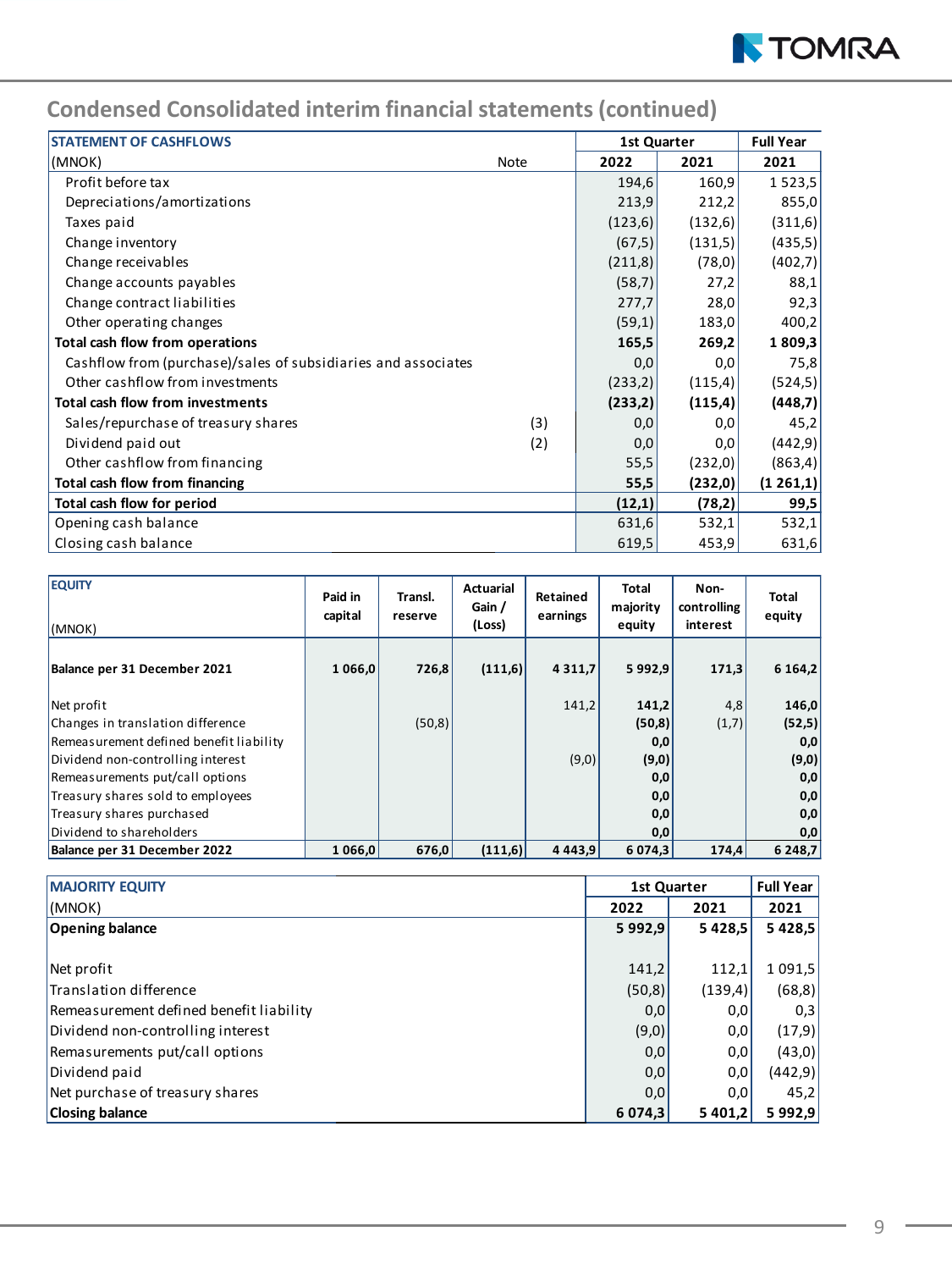

#### **NOTES TO THE CONDENSED CONSOLIDATED INTERIM FINANCIAL STATEMENTS**

#### **NOTE 1 Disclosure**

This interim report has been prepared in accordance with IAS34, and in accordance with the principles used in the annual accounts for 2021). The quarterly reports do not however include all information required for a full annual financial statement of the Group and should be read in conjunction with the annual financial statement for 2021. The quarterly reports have not been audited. The quarterly reports require management to make judgments, estimates and assumptions that affect the application of accounting policies and the reported amounts of assets and liabilities, income and expenses. Actual results may differ from these estimates. The significant judgments made by management in preparing these condensed consolidated interim financial statements in applying the Group's accounting policies and the key sources of estimation uncertainty were the same as those that applied to the consolidated financial statements for the year ending 31 December 2021.

A number of new standards, amendments to standards and interpretations were not effective for the period ended 31 March 2022 and have not been applied in preparing these consolidated financial statements. Those that may be relevant to the Group are set out below. The Group does not plan to adopt these standards early. These will be adopted in the period that they become mandatory unless otherwise indicated:

IFRS 17 Insurance Contracts Amendments to IAS 1 Presentation of Financial Statements Amendments to IAS 8 Accounting policies, Changes in Accounting Estimates and Errors Amendments to IAS 12 Income Taxes

TOMRA is considering the effects of the future adoption of these standards. The current assessment is that TOMRA does not expect any material effects in the financial statements from the new standards.

**Revenue recognition**: Revenues from sales and sales-type leases of the company's products are generally recognized at the time of installation. Revenues from service contracts and operating leases of the company's products are recognized over the duration of the related agreements. Other service revenues are recognized when services are provided.

**Seasonality:** The Material Recovery operations, to some extent the US Reverse Vending operations as well as the TCS Australian operations are influenced by seasonality. The seasonality mirrors the beverage consumption pattern, which normally is higher during the summer than during the winter.

**Financial exposures**: TOMRA is exposed to currency risk, as only ~1% of its income is nominated in NOK. A strengthening/ weakening of NOK toward other currencies of 10% would normally decrease/increase operating profit by 10-15%. An increase in NIBOR and EURIBOR of 1 percentage point, would increase financial expenses by ~NOK 10 million per year.

**Segment reporting**: TOMRA is organized as three divisions; TOMRA Collection, TOMRA Recycling Mining and TOMRA Food. In addition, the corporate overhead costs are reported in a separate column. The split is based upon the risk- and return profile of the Group's different activities; also taking into consideration TOMRA's internal reporting structure.

- TOMRA Collection consists of the business streams Reverse Vending (development, production, sales and service and lease of Reverse Vending Machines and related data management systems) + Material Recovery (pick-up, transportation and processing of empty beverage containers on behalf of beverage producers/fillers on the US East Coast and in Canada)
- TOMRA Recycling Mining is a provider of advanced optical sorting systems to the Recycling and Mining industries.
- TOMRA Food is a provider of advanced optical sorting systems to the Food industry.
- Group Functions consists of costs related to corporate functions at TOMRA's headquarters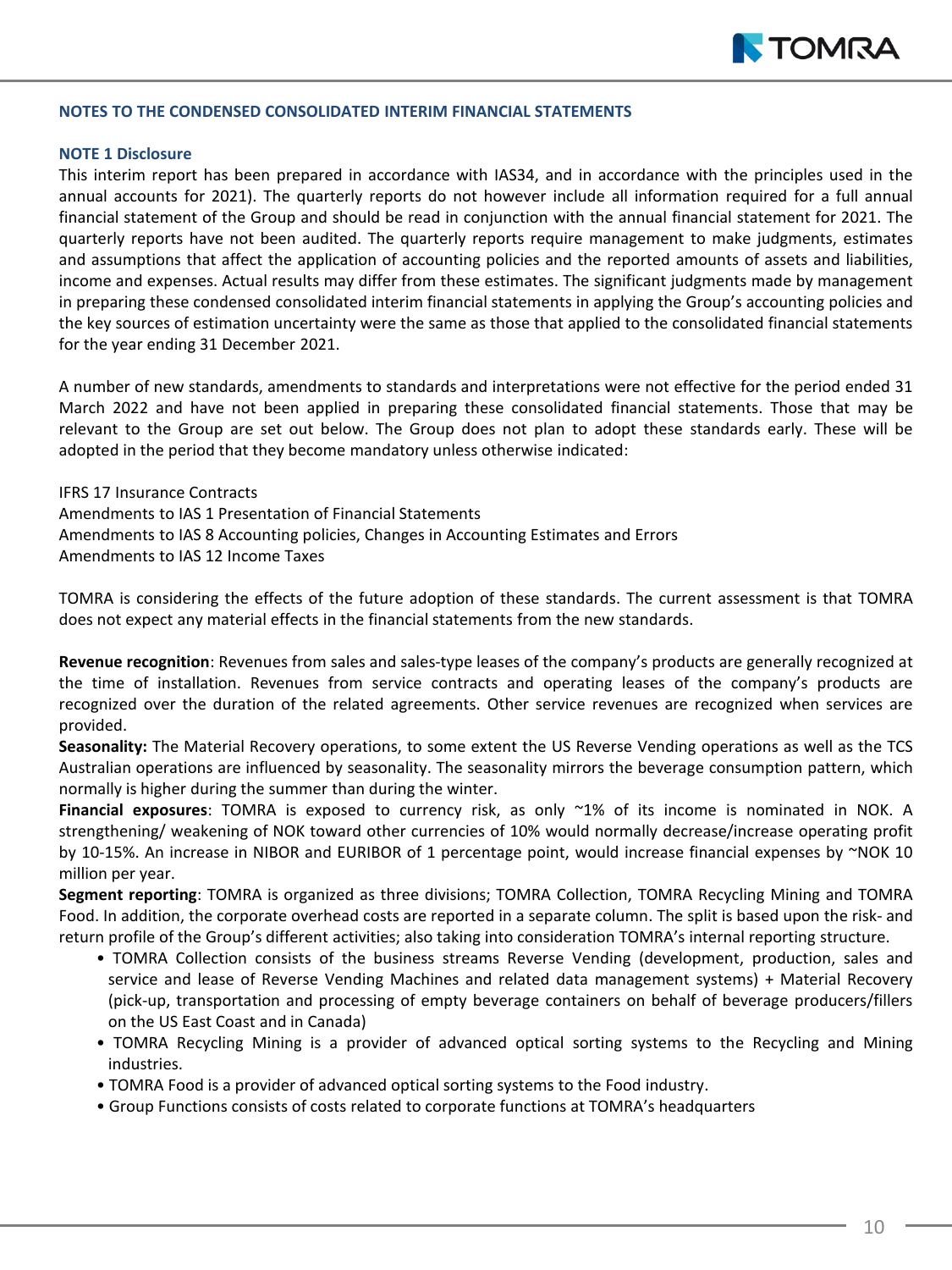

Assets and liabilities are distributed to the different reporting segments. Cash, tax positions, and interestbearing debt (not including IFRS 16 lease liabilities) are allocated to Group Functions. There are no material revenues from transactions with other business areas. There were no material related party transactions in 2021 or 2022.

#### **Alternative performance measures**

Alternative performance measures used in this report are defined in the following way:

- **EBITDA** is the calculated profit (loss) for the period before (i) income tax expenses, (ii) finance income and expenses, (iii) amortizations and (iv) depreciations.
- **EBITA** is the calculated profit (loss) for the period before (i) income tax expenses, (ii) finance income and expenses and (iii) amortizations.
- **EBIT** is the calculated profit (loss) for the period before (i) income tax expenses and (ii) finance income and expenses.
- **Depreciations** is the allocated cost of tangible assets over its useful life + write downs related to the same assets
- **Amortizations** is the allocated cost of intangible assets over its useful life + impairment losses related to the same assets
- **Net interest-bearing debt** is calculated as the difference between interest-bearing debt and cash. Interest-bearing debt includes loans from financial institutions (current and non-current loans) and lease liabilities (current and non-current). Cash includes cash equivalents as short-term deposits, cash funds and bank accounts.
- **Currency adjusted revenues/gross contribution/operating expenses/EBITA** is the revised revenues/gross contribution/operating expenses/EBITA after adjusting for estimated currency effect.
- **Order backlog** is defined as the value of firm orders received within TOMRA Recycling Mining and TOMRA Food that has not yet been delivered (and consequently not yet taken to P/L).
- **Order intake** is defined as Order backlog at the end of a period minus Order backlog at the beginning of a period plus revenues for the relevant period
- **Cost of goods sold** refers to the direct costs attributable to the production of the goods sold.
- **Gross contribution** is defined as Revenues minus Cost of goods sold
- **Gross margin** is defined as Gross contribution divided by Revenues in percent.
- **Operating expenses** is defined as Revenues minus Gross contribution minus EBITA
- **EBITA margin** is defined as EBITA divided by Revenues in percent.
- **Gearing ratio** is Net interest-bearing debt / EBITDA

TOMRA has been influenced by the ongoing COVID 19 pandemic, but in general more limited than other industries, as most of TOMRA's customers have been classified as "essential businesses" that have continued to operate during the crises. Food retail, Food producers and Waste management represents the most important customer segments, which all have been operating with only limited interference.

The direct impact of Russia's invasion of Ukraine and subsequent sanctions is very limited for TOMRA. Measures have been put in place to apply by the imposed sanctions and the situation is being monitored closely.

TOMRAs revenues and profit have therefore only been moderately impacted by the crises. There have not been identified any new impairment triggers. There are no material B/S items that are viewed as further exposed due to the crises. There is significant headroom towards the loan covenants. The liquidity reserves are good, and access the eventual additional funding is satisfactory. Tomra has only received limited government grants and support during the crises. There have not been identified any going concern topics.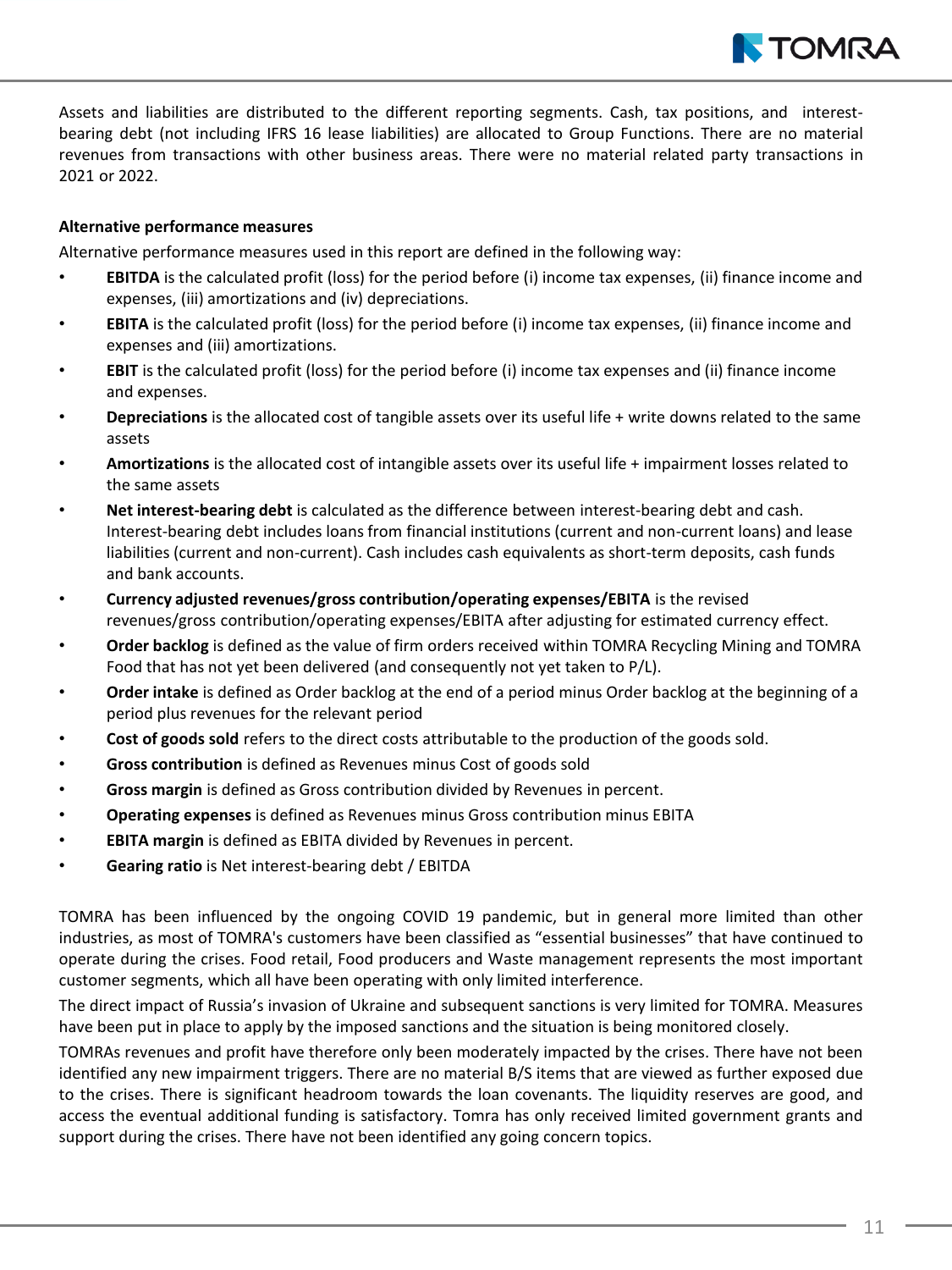

#### **NOTE 2 Dividend paid**

Paid out November 2020: (2.75 NOK) x 147.7 million shares = NOK 406.0 million Paid out in May 2021: (3.00 NOK) x 147.7 million shares = NOK 442.9 million

#### **NOTE 3 Purchase of treasury shares**

| Net purchase of own shares | # shares | Average price        | Total (MNOK) |
|----------------------------|----------|----------------------|--------------|
| 2020<br>Sold to employees  | 99 821   | <b>NOK</b><br>368,66 | 36,8         |
| 2021<br>Sold to employees  | 110 294  | <b>NOK</b><br>409,81 | 45,2         |

#### **NOTE 4 Interim results**

| (MNOK)                          | 1Q22    | 4Q21 | 3Q21 | <b>2Q21</b> | 1Q21    |
|---------------------------------|---------|------|------|-------------|---------|
| Operating revenues (MNOK)       | 2 5 0 1 | 3050 | 2883 | 2685        | 2 2 9 1 |
| EBITA (MNOK)                    | 237     | 535  | 529  | 465         | 240     |
| <b>EBIT (MNOK)</b>              | 188     | 481  | 479  | 410         | 183     |
| Sales growth (year-on-year) (%) | 9%      | 11 % | 12 % | 16 %        | 0%      |
| Gross margin (%)                | 40 %    | 44 % | 44 % | 45 %        | 42 %    |
| <b>EBITA margin (%)</b>         | 9%      | 18 % | 18 % | 17 %        | 11 %    |
| <b>EPS (NOK)</b>                | 0,96    | 2,47 | 2,25 | 1,91        | 0,76    |
| EPS (NOK) fully diluted         | 0,96    | 2,47 | 2,25 | 1,91        | 0,76    |

#### **NOTE 5 Operating segments**

| <b>SEGMENT</b>     | <b>Tomra Collection</b> |                 | <b>Recycling Mining</b> |      | <b>Tomra Food</b> |         | <b>Group Functions</b> |      | <b>Group Total</b> |         |
|--------------------|-------------------------|-----------------|-------------------------|------|-------------------|---------|------------------------|------|--------------------|---------|
| (MNOK)             | <b>1Q22</b>             | 1Q21            | <b>1Q22</b>             | 1Q21 | <b>1Q22</b>       | 1Q21    | <b>1Q22</b>            | 1Q21 | 1Q22               | 1Q21    |
| Revenues           | 1393                    | 1 3 6 4         | 489                     | 318  | 618               | 609     |                        |      | 2 5 0 1            | 2 2 9 1 |
| Gross contribution | 538                     | 573             | 236                     | 159  | 222               | 241     |                        |      | 996                | 973     |
| $-$ in $%$         | 39 %                    | 42 %            | 48 %                    | 50 % | 36 %              | 40 %    |                        |      | 40 %               | 42 %    |
| Operating expenses | 331                     | 317             | 146                     | 136  | 249               | 252     | 33                     | 28   | 760                | 733     |
| <b>EBITA</b>       | 207                     | 256             | 90                      | 23   | $-28$             | $-11$   | (33)                   | (28) | 237                | 240     |
| $-$ in $%$         | 15 %                    | 19 %            | 18 %                    | 7 %l | $-4%$             | $-2%$   |                        |      | 9%                 | 10 %    |
| Amortization       | 22                      | 28              | 6                       | 4    | 21                | 25      |                        |      | 48                 | 57      |
| <b>EBIT</b>        | 186                     | 228             | 84                      | 19   | $-49$             | -36     | (33)                   | (28) | 188                | 183     |
| $-$ in $%$         | 13 %                    | 17 <sup>%</sup> | 17 %                    | 6 %  | $-8%$             | $-6%$   |                        |      | 8 %                | 8 %     |
| Assets             | 4865                    | 4 6 4 6         | 2930                    | 2677 | 3 1 6 0           | 2768    | 866                    | 715  | 11821              | 10806   |
| Liabilities        | 1942                    | 1986            | 546                     | 403  | 1426              | 1 2 1 3 | 1658                   | 1636 | 5 5 7 2            | 5 2 3 8 |